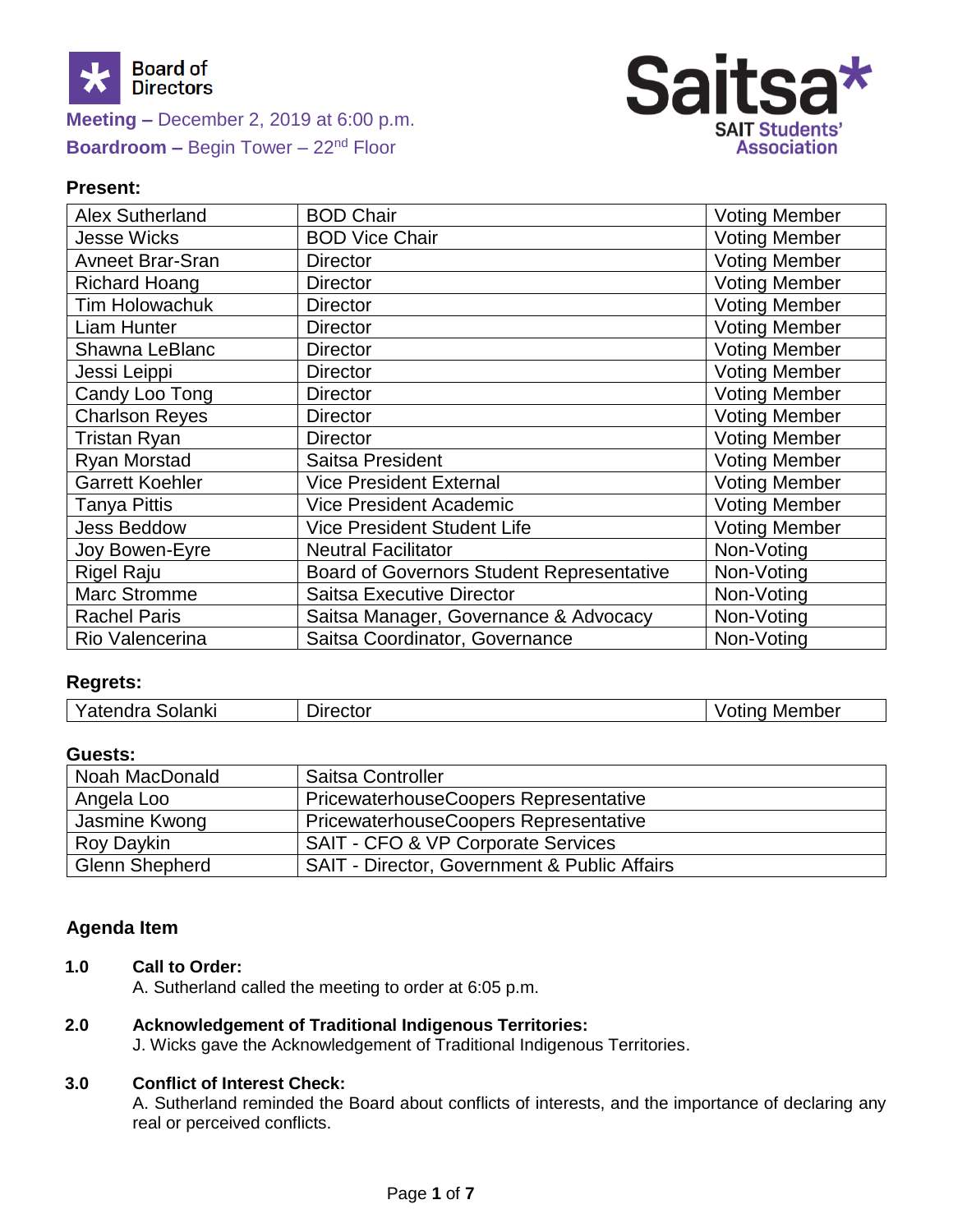



### **4.0 Approval of the Agenda:**

#### **Motion:**

To approve the agenda.

#### **T. Ryan/L. Hunter 16-0-0 Motion Carried**

#### **5.0 Adoption of Minutes:**

#### **5.1 Regular Meeting of the Board from November 4, 2019** The following amendments were proposed:

T. Holowachuk noted needed amendments to the spelling of R. Hoang's name in the minutes.

#### **Motion:**

To approve the minutes of the November 4, 2019 meeting as amended.

**C. Reyes/L. Hunter 16-0-0 Motion Carried**

## **6.0 Presentation of Saitsa's 2018-2019 Financial Statements** Angela Loo and Jasmine Kwong of PricewaterhouseCoopers presented Saitsa's 2018-2019 Audited Financial statements.

#### **Motion:**

To move In-Camera without R. Valencerina and R. Raju.

**A. Sutherland/C. Reyes 16-0-0 Motion Carried**

*Meeting moved in-camera at 6:11 p.m.*

**Motion:** To move Out-of-Camera.

> **A. Sutherland/R. Morstad 16-0-0 Motion Carried**

*Meeting moved out-of camera at 6:47 p.m.*

#### **Motion:**

To accept the audited financial statements for Saitsa's 2018 – 2019 fiscal year.

**R. Morstad/G. Koehler 16-0-0**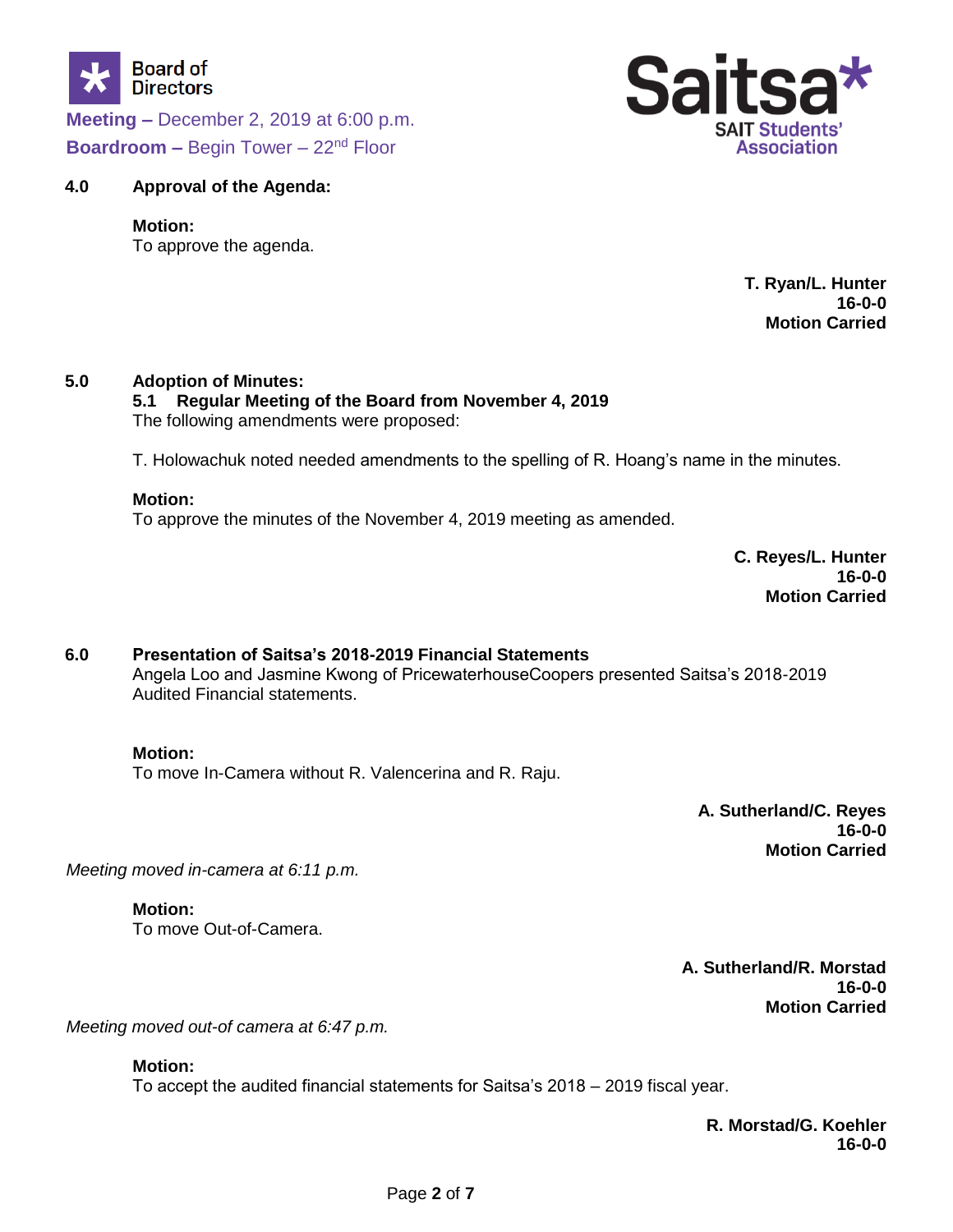



**Motion Carried**

*R. Valencerina and R.Raju were invited back to the meeting. A.Loo and J.Kwong left the meeting.*

# **Motion:**

To move In-Camera.

**A. Sutherland/T. Holowachuk 16-0-0 Motion Carried**

*Meeting moved in-camera at 6:52 p.m.*

**Motion:** To move Out-of-Camera.

> **G. Koehler/A. Sutherland 16-0-0 Motion Carried**

*Meeting moved out of camera at 7:02 p.m.*

## **Motion:**

Move that PricewaterhouseCoopers LLP are approved as the recognized accounting firm to audit the financial records of Saitsa for the 2019 – 2020 fiscal year

> **R. Morstad/J. Wicks 16-0-0 Motion Carried**

## **Motion**

Move to recommend that Saitsa proceed with an RFP process to select a preferred recognized accounting firm to audit the financial records of Saitsa for the 2020 – 2021 fiscal year.

> **R. Morstad/T. Holowachuk 14-0-2 Motion Carried**

*N. McDonald and R. Raju excused themselves from the meeting. R. Daykin & G. Shepherd were invited into the meeting.* 

## **7.0 Mandatory Non-Instructional Fee Proposal Presentation**

## **Motion**

To go In-Camera with guests Roy Daykin and Glenn Shepherd present, and without R. Valencerina.

**A. Sutherland/C. Reyes 16-0-0 Motion Carried**

*Meeting moved in-camera at 7:32 p.m*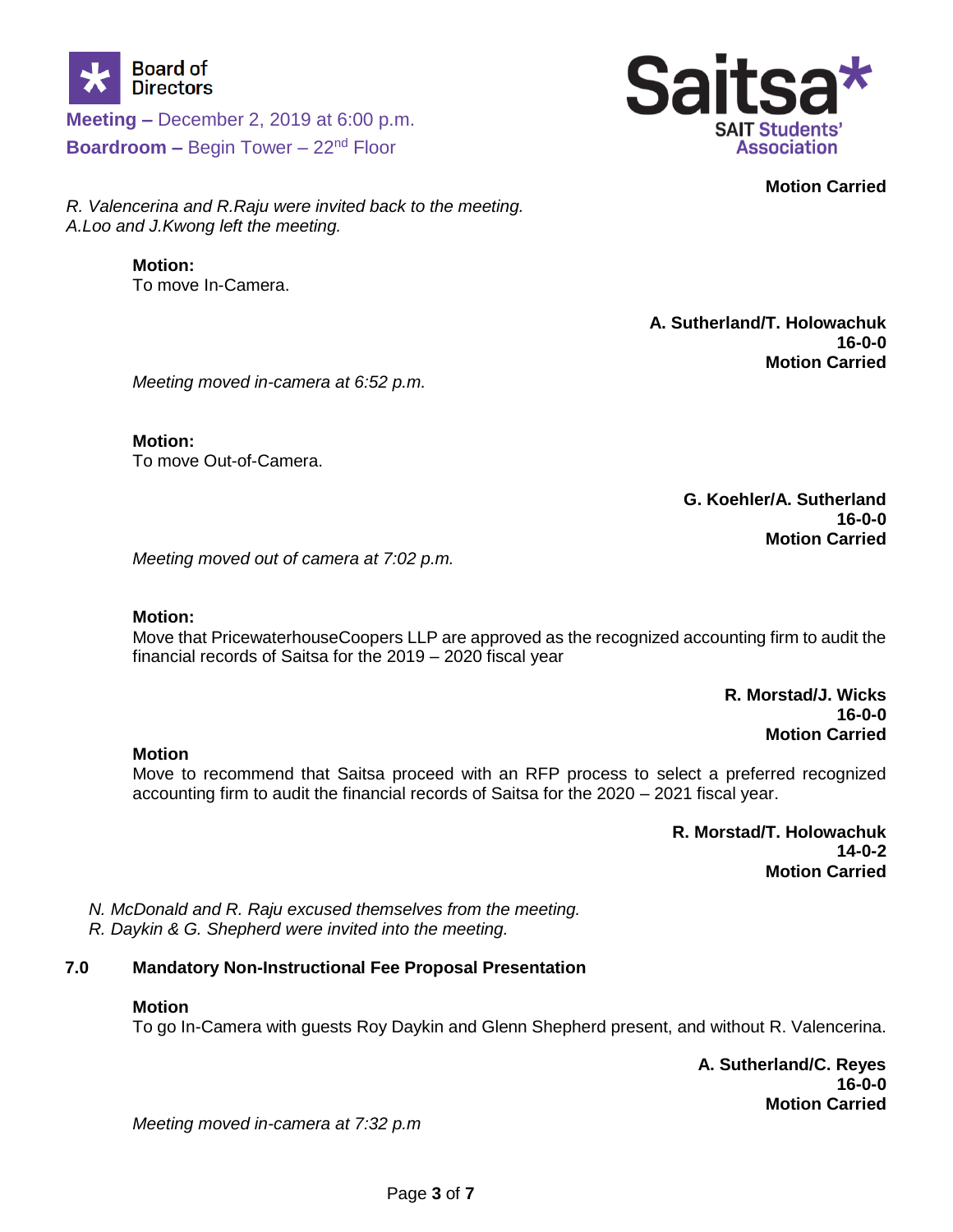



*Roy Daykin and Glenn Shepherd were excused at 8:40 p.m*.

#### **Motion**

To go Out-of-Camera.

## **T. Holowachuk/J. Beddow 15-0-1 Motion Carried**

*Meeting moved out-of-camera at 9:20 p.m. C. Loo Tong was excused from the meeting at 9:21 p.m.*

#### **8.0 Individual Reports:**

#### **8.1 President**

Report as submitted.

R. Morstad was asked about the Town Hall meetings mentioned in the report. R. Morstad clarified that in January, there will likely be a Saitsa Town Hall in addition to a Town Hall with the Minister of Advanced Education regarding the Provincial budget announcement.

R. Morstad was asked about surveys being conducted on campus. R. Morstad clarified that the new surveys mentioned in his report will be surveys of staff, and not students.

R. Morstad was asked for an update regarding his work plan. R. Morstad stated he will send his updated work plan upon request.

## **8.2 Vice President Academic**

Report as submitted.

T. Pittis highlighted that the ombudsman proposal is in progress, and that work on the Saitsa mobile kiosk will be starting in February 2020. T. Pittis explained that the purpose of the kiosk is to give students an opportunity to engage with Saitsa in a front-line setting and that currently the project will come at no cost to Saitsa.

T. Pittis was asked if she has spoken to any Saitsa faculty or staff regarding the Student Feedback Questionnaire. T. Pittis stated that the Academic Chairs and faculty will not see the results until final grades are posted.

T. Pittis was asked if there is a reason OERs are being adopted by certain programs more than others. T. Pittis clarified that OERs are more often tailored for programs that are lesssusceptible to change (e.g., Mathematics and Sciences).

## **8.3 Vice President External**

Report as submitted.

G. Koehler highlighted the activities he and R. Morstad engaged in at ASEC's advocacy week; the sexual violence policies developed by G. Koehler were passed on to the Minister of the Status of Women. G. Koehler also highlighted the \$22 million increase in mental health funding announced by the government.

## **8.4 Vice President Student Life**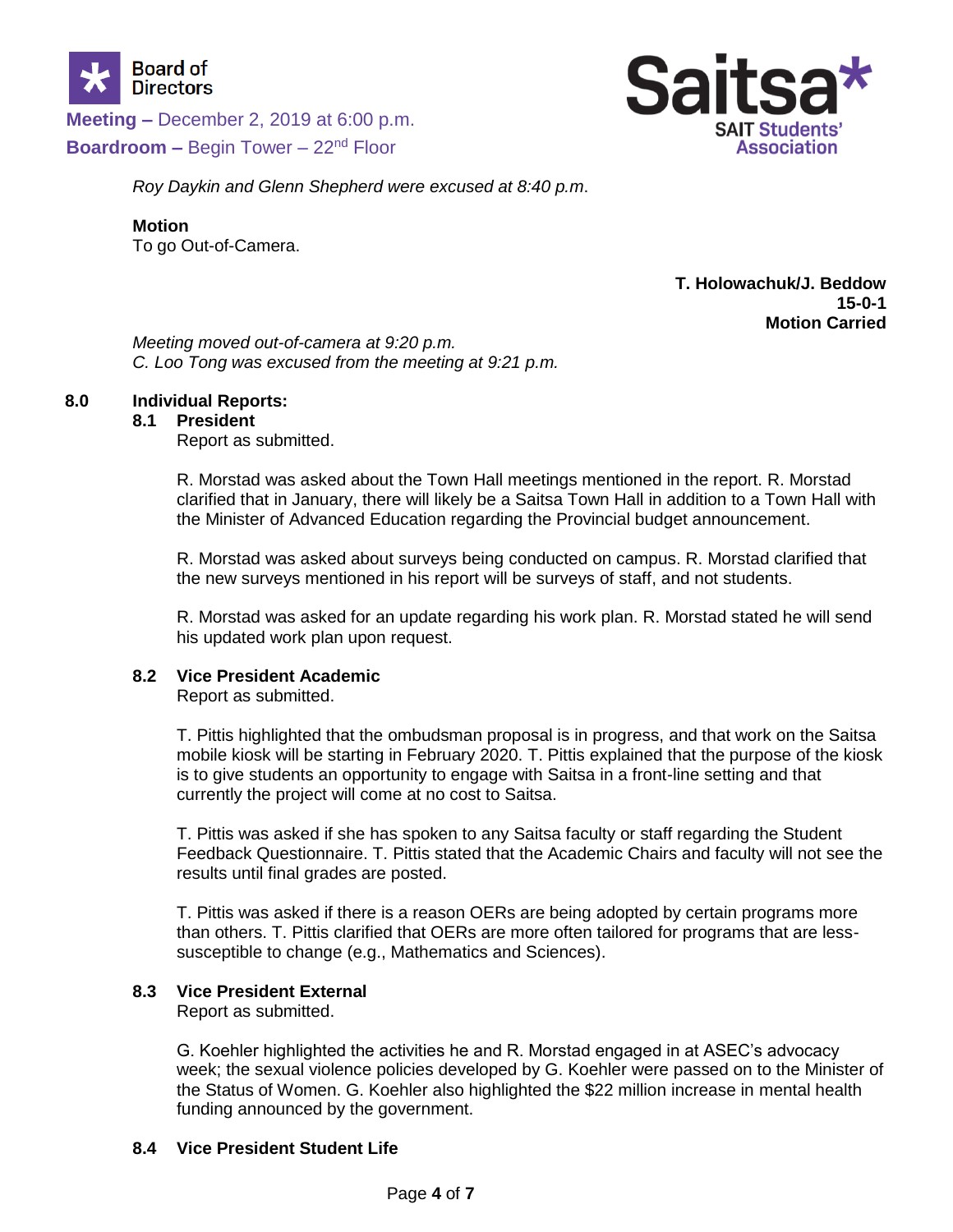

**Meeting –** December 2, 2019 at 6:00 p.m.



**Boardroom –** Begin Tower – 22<sup>nd</sup> Floor

Report as submitted with the following additions: J. Beddow and M. Thususka (Saitsa Director of Operations) had a meeting with a representative from Chartwells regarding how to connect better with students and interact better with Chartwells.

J. Beddow was asked to send out an updated work plan. J. Beddow stated she is intending to send one to the Board after meeting with the Chair and Vice Chair.

J.Beddow indicated that she was asked, and accepted, a seat on the Calgary Pride Board of Directors.

*T. Pittis was excused from the meeting at 9:34 p.m.*

#### **Motion:**

Move to require that the Executive Council report their hours worked per week at each meeting of the Board of Directors.

#### **T. Holowachuk/A. Brar-Sran 13-0-1 Motion Carried**

#### **Motion:**

Move to refer the development of In-Camera note taking procedures to the Governance Committee.

**L. Hunter/T. Holowachuk 14-0-0 Motion Carried**

## **8.5 BOG Student Representative**

R. Raju verbally reported that the most recent Board of Governors Meeting took place on Nov. 21<sup>st</sup>, 2019 and covered the following topics:

- SAIT's draft strategy framework
- A meeting with the Minister, Premier, and SAIT's President and Chair.
- SAIT will be making an announcement on Dec. 3, 2019.

R. Raju stated that a full written report will be submitted with the January BOD Meeting agenda.

*\*R. Raju's had reported prior to SAIT's MNIF presentation and was then excused.*

## **9.0 Committee Reports:**

## **9.1 Finance Committee**

R. Morstad reported that the Finance Committee has not met yet. R. Morstad notes that the committee will meet within 2 weeks, as per the Saitsa Bylaws.

#### **Motion:**

To ratify the following individuals as members of the Finance Committee:

- Richard Hoang
- Charlson Reyes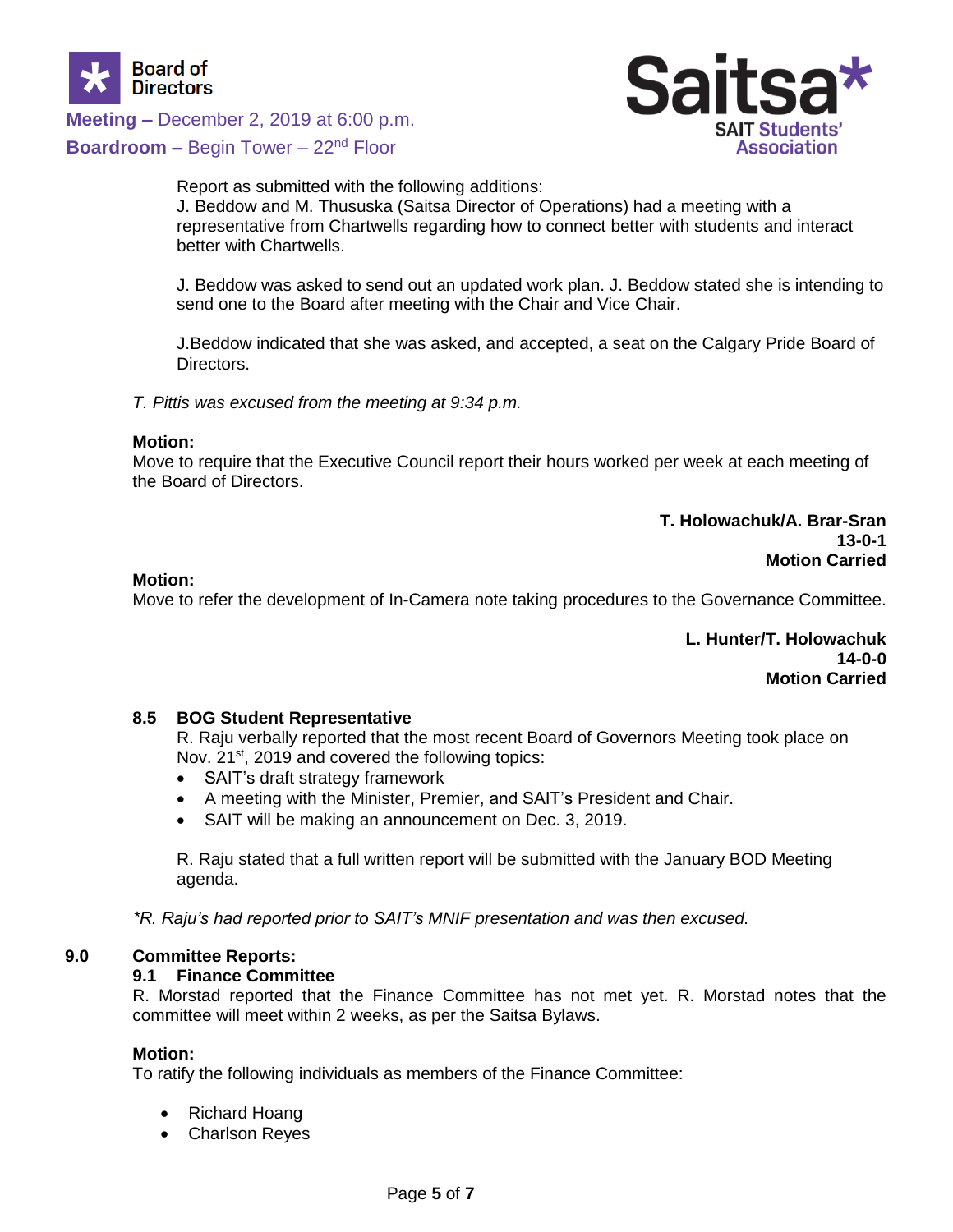



- Jessi Leippi
- Garrett Koehler
- Sam Sabey (Student-at-Large)
- Derek Yip (Student-at-Large)

**R. Morstad/R. Hoang 13-0-1 Motion Carried**

#### **9.2 Governance Committee**

Alex Sutherland reported that the committee met and completed a Finance Policies and Procedures document review for the Board's approval at the January meeting.

#### **Motion:**

To ratify the following individuals as members of the Governance Committee:

- Avneet Brar-Sran
- Shawna LeBlanc
- Tim Holowachuk
- Candy Loo Tong
- Tristan Ryan

#### **A. Sutherland/T. Holowachuk 14-0-0 Motion Carried**

## **9.3 Nominations Committee**

J. Wicks reported that the Nominations Committee has not met yet.

## **Motion:**

To ratify the following individuals as members of the Nominations Committee:

- Tanya Pittis
- Jess Beddow
- Yatendra Solanki
- Liam Hunter

**J. Wicks/L. Hunter 14-0-0 Motion Carried**

**10.0 Information**/**Discussion:**

## **10.1 ED Report**

M. Stromme presented his report to the Board.

# **10.2 In-Camera Motion:**

To move In-Camera.

**R. Morstad/J. Wicks 14-0-0 Motion Carried**

*R. Paris and R. Valencerina were excused at 10:02 p.m.*